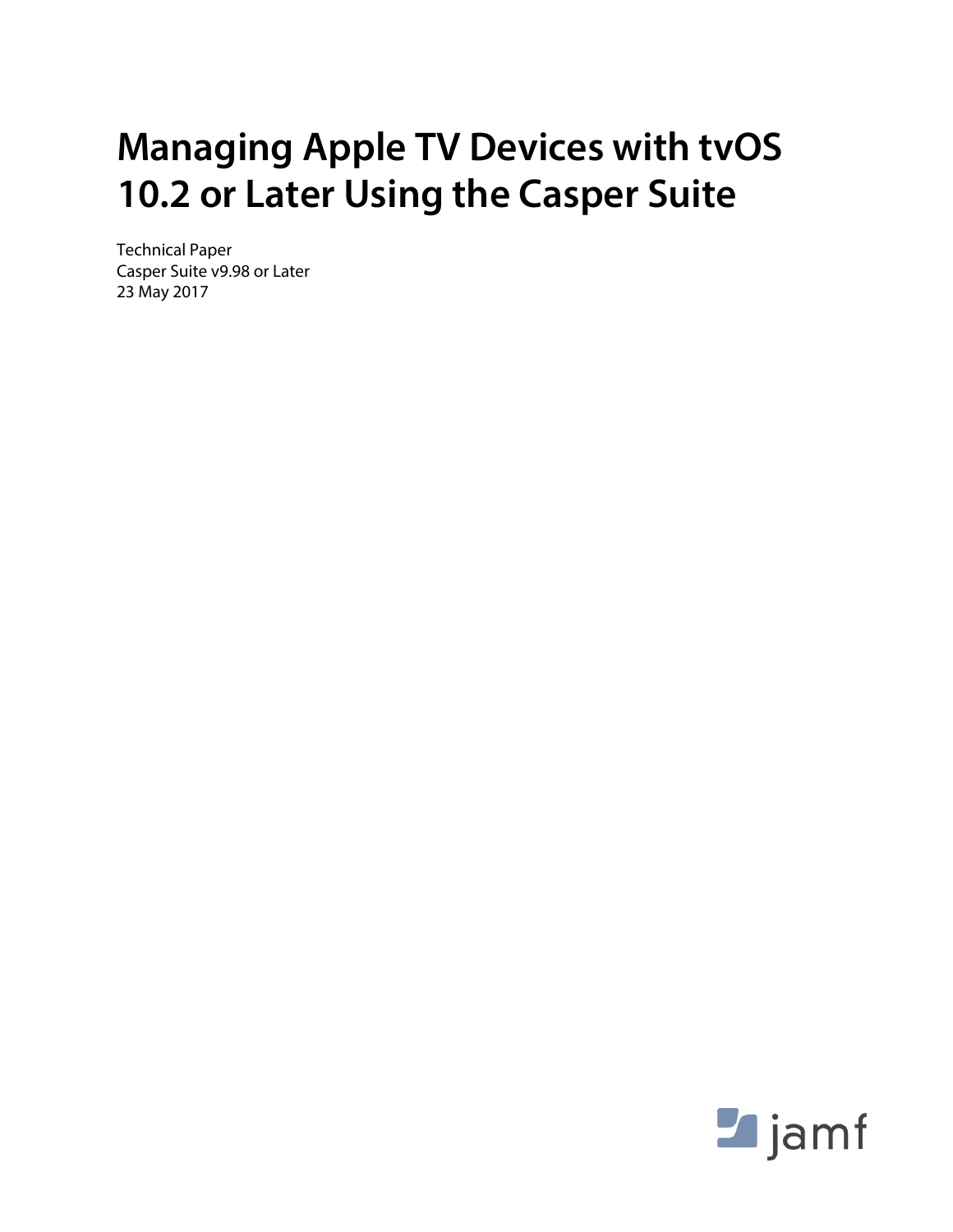© copyright 2002-2017 Jamf. All rights reserved.

Jamf has made all efforts to ensure that this guide is accurate.

Jamf 100 Washington Ave S Suite 1100 Minneapolis, MN 55401-2155 (612) 605-6625

The CASPER SUITE, Jamf, the Jamf Logo, JAMF SOFTWARE®, and the JAMF SOFTWARE Logo® are registered or common law trademarks of JAMF SOFTWARE, LLC in the U.S. and other countries.

Apple, the Apple logo, Apple TV, AirPlay, iPad, iPod touch, and tvOS are trademarks of Apple Inc., registered in the United States and other countries. App Store is a service mark of Apple Inc., registered in the United States and other countries.

IOS is a trademark or registered trademark of Cisco in the United States and other countries.

All other product and service names mentioned herein are either registered trademarks or trademarks of their respective companies.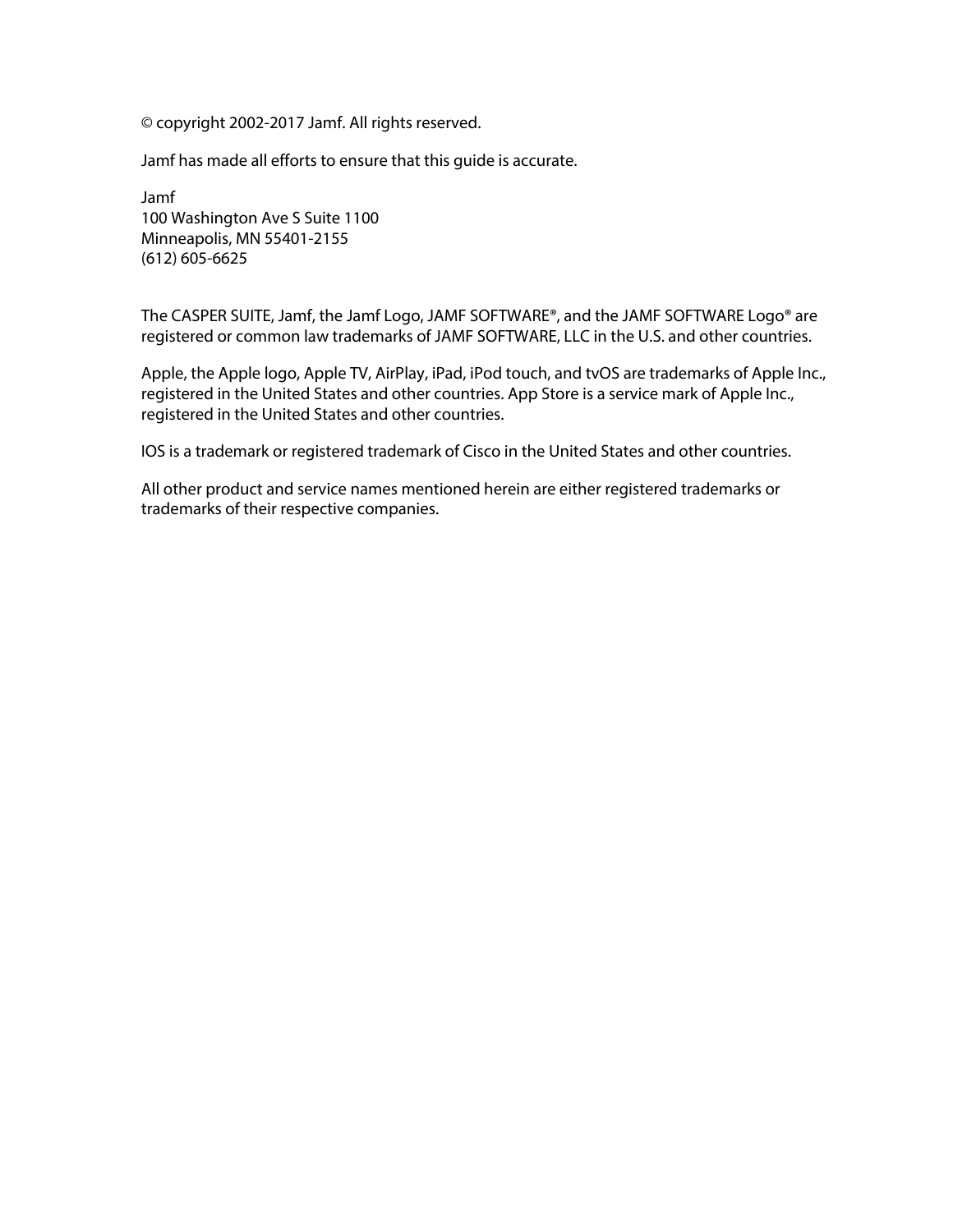## **Contents**

#### **[Introduction](#page-3-0)**

 [What's in This Guide](#page-3-1) [Additional Resources](#page-3-2)

#### **[Overview](#page-4-0)**

[Requirements](#page-4-1)

#### **[tvOS PreStage Enrollments](#page-5-0)**

 [Requirements](#page-5-1) [Configuring a tvOS PreStage Enrollment](#page-5-2) [Related Information](#page-6-0)

#### **[tvOS Configuration Profiles](#page-7-0)**

 [Restrictions Payload Settings for Apple TV](#page-7-1) [Single App Mode Payload Settings for Apple TV](#page-8-0) [Conference Room Display Payload Settings for Apple TV](#page-8-1) [Related Information](#page-9-0)

#### **[Other tvOS Management Options](#page-10-0)**

[Enforcing a tvOS Device Name](#page-10-1)

- [tvOS Remote Commands](#page-10-2)
- [AirPlay Display Options](#page-11-0)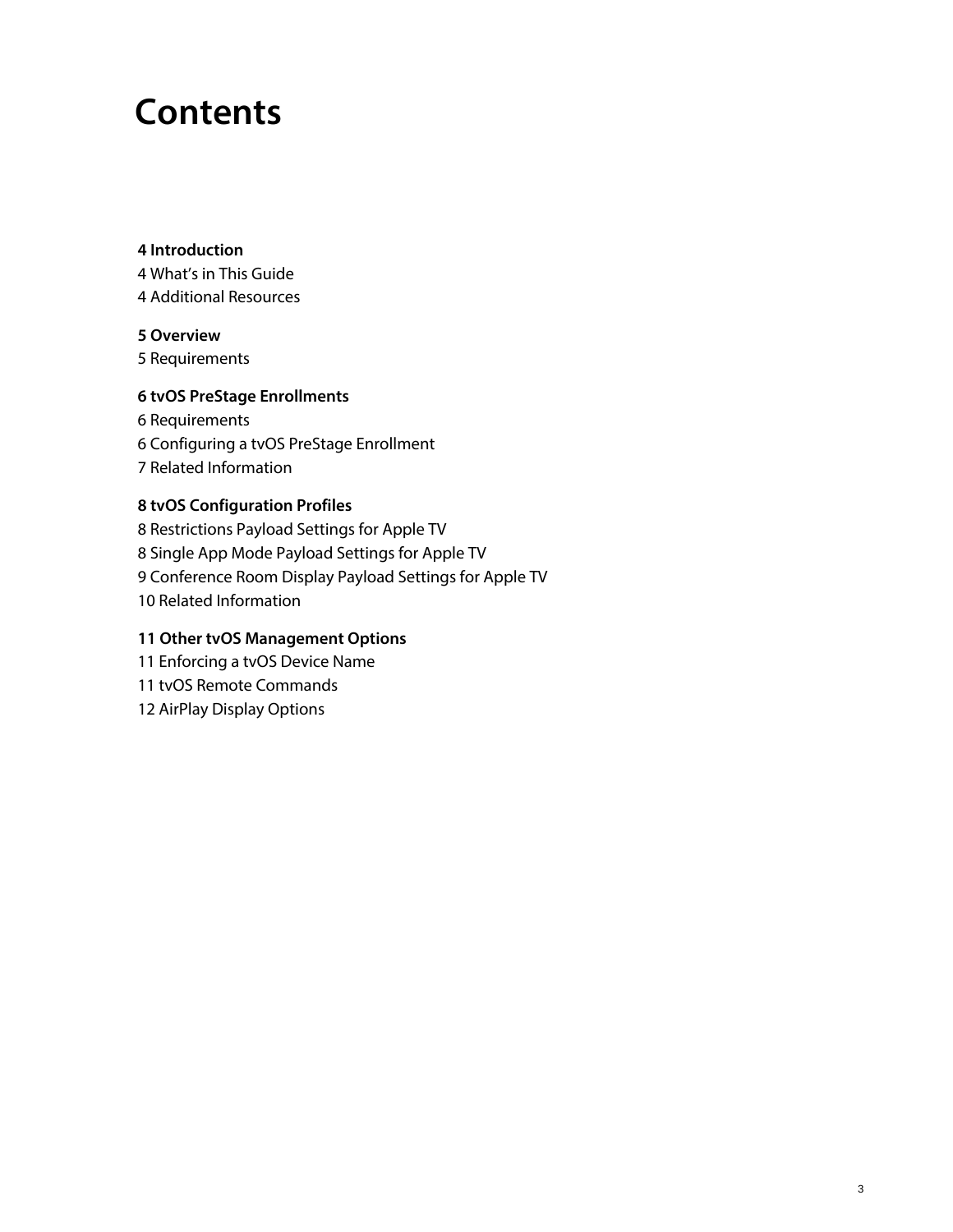# <span id="page-3-0"></span>**Introduction**

### <span id="page-3-1"></span>**What's in This Guide**

This guide provides step-by-step instructions for enrolling and managing Apple TV devices with tvOS 10.2 or later.

### <span id="page-3-2"></span>**Additional Resources**

For more information on related topics, see the following resources:

- *[Casper Suite Administrator's Guide](http://docs.jamf.com/casper-suite/administrator-guide/index.html)*
- Apple TV Help documentation <http://help.apple.com/appletv/>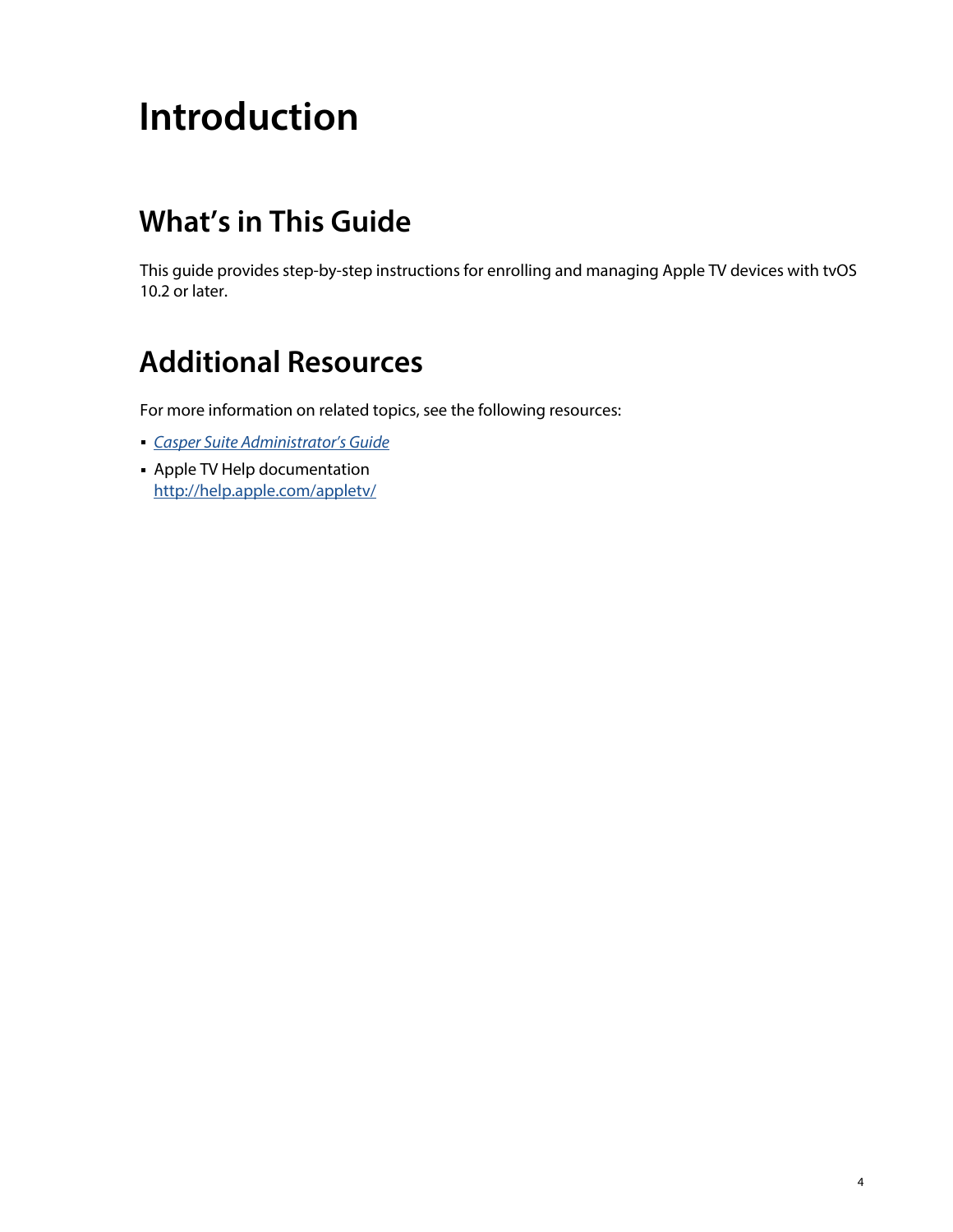## <span id="page-4-0"></span>**Overview**

Beginning with tvOS 10.2, Apple TV devices can be enrolled via Apple's Device Enrollment Program (DEP) using a PreStage enrollment and managed in the JSS. This management includes creation of configuration profiles, the ability to send remote commands, and AirPlay options for associated iOS devices.

### <span id="page-4-1"></span>**Requirements**

- Apple TV (4th generation) with tvOS 10.2 or later
- Casper Suite v9.98 or later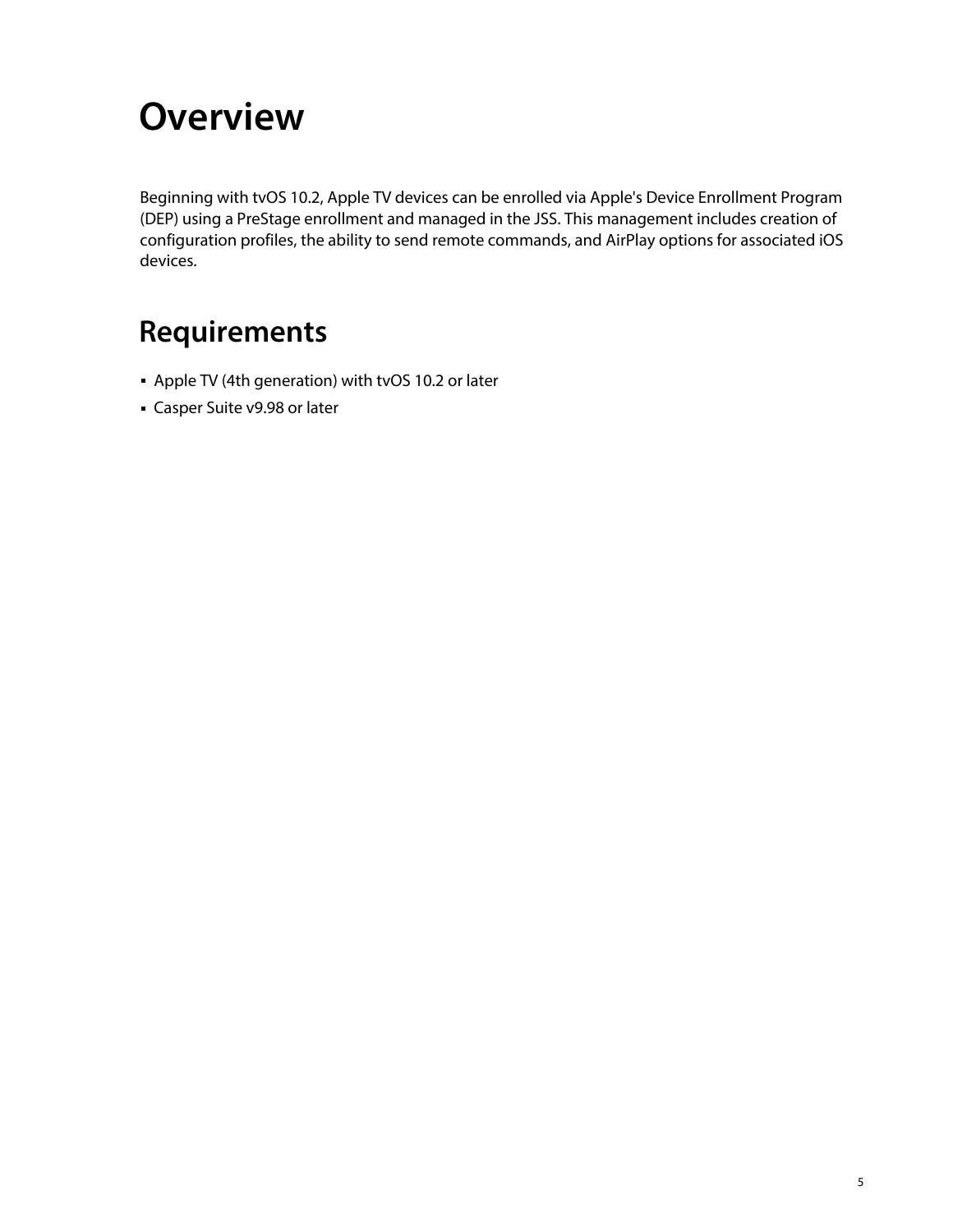# <span id="page-5-0"></span>**tvOS PreStage Enrollments**

Beginning with tvOS 10.2, Apple TV devices can be enrolled via Apple's Device Enrollment Program (DEP) using a PreStage enrollment. As with computers and iOS devices, a PreStage enrollment allows you to store enrollment and mobile device setup settings in the Jamf Software Server (JSS) and use them to enroll new Apple TV devices with the JSS. This reduces the amount of time and interaction it takes to prepare mobile devices for use. For Apple TV, this includes supervising devices, requiring users to apply the MDM profile for enrollment, and auto advancing through the Setup Assistant with optional settings to skip selected items during enrollment.

Before you can use a PreStage enrollment, you need to integrate the JSS with DEP. This creates an instance of DEP in the JSS. (For more information, see [Integrating with the Device Enrollment](http://docs.jamf.com/casper-suite/administrator-guide/Integrating_with_the_Device_Enrollment_Program.html)  [Program](http://docs.jamf.com/casper-suite/administrator-guide/Integrating_with_the_Device_Enrollment_Program.html) in the *Casper Suite Administrator's Guide*.) Only devices associated with a DEP instance can be enrolled with the JSS using a PreStage enrollment.

After creating a DEP instance, you need to create a PreStage enrollment in the JSS for the Apple TV devices you want to enroll. Creating a PreStage enrollment allows you to configure the enrollment settings and customize the user experience of the Setup Assistant. You can also specify the devices that should be enrolled using the PreStage enrollment. In addition, you can specify that devices newly associated with the DEP instance be automatically added to the PreStage enrollment.

You can require users to authenticate during mobile device setup using an LDAP directory account or a JSS user account. If users authenticate with an LDAP directory account, user and location information is submitted during enrollment.

### <span id="page-5-1"></span>**Requirements**

To require LDAP users or JSS users to authenticate during mobile device setup, you need an LDAP server set up in the JSS. (For more information, see [Integrating with LDAP Directory Services](http://docs.jamf.com/casper-suite/administrator-guide/Integrating_with_LDAP_Directory_Services.html) in the *Casper Suite Administrator's Guide*.) In addition, authentication requires Apple TV devices with tvOS 10.2 or later.

### **Configuring a tvOS PreStage Enrollment**

- <span id="page-5-2"></span>1. Log in to the JSS with a web browser.
- 2. Click **Mobile Devices** at the top of the page.
- 3. Click PreStage Enrollments.
- 4. Click  $\mathsf{New} \Box$ .
- 5. Use the General payload to configure basic settings for the PreStage enrollment.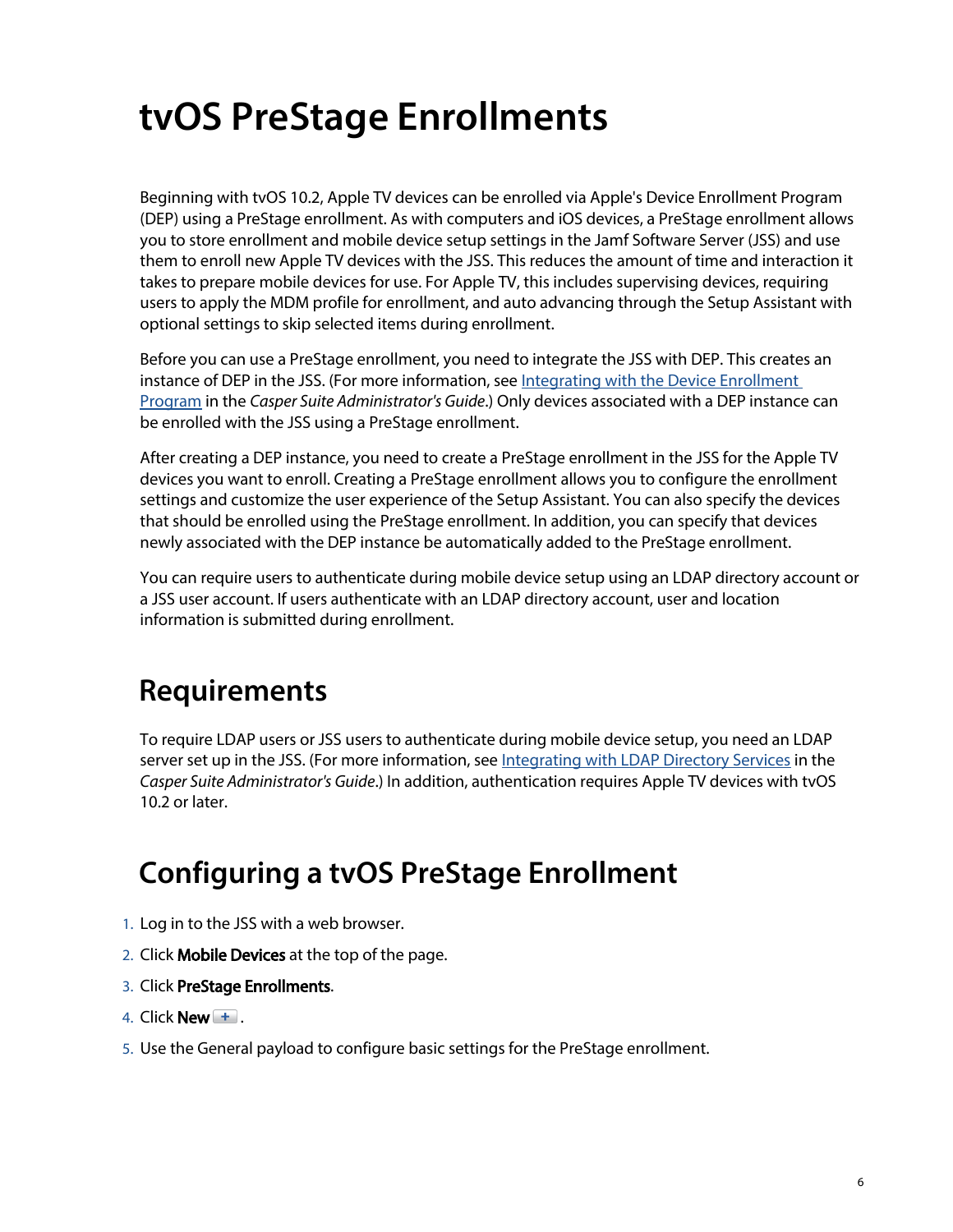- To automatically skip all available steps in the Setup Assistant for a zero-touch deployment experience, select the Auto Advance through Setup Assistant (tvOS only) checkbox. Ethernet, power, and HDMI connections are required. Note: When using automatic setup, do not use the Siri Remote, as it will disrupt enrollment. Your Siri Remote is not automatically paired with your Apple TV when using Auto Advance.
- To customize the user experience of the Setup Assistant, select which steps you want to skip in the Setup Assistant. If you choose to skip steps, the user can enable these settings after the device is configured unless otherwise restricted.
- 6. (Optional) Use the Mobile Device Names payload to specify the naming method for Apple TV devices. If desired, select the **Enforce Mobile Device Names** checkbox to reset device names to the selected naming method if modified by an end user.
- 7. (Optional) Use the User and Location payload to specify user and location information for the Apple TV devices.

This information is stored in the JSS for each device enrolled using a PreStage enrollment. The User and Location payload is only displayed if the Require Authentication checkbox is not selected.

- 8. (Optional) Use the Purchasing payload to specify purchasing information for the Apple TV devices. This information is stored in the JSS for each device enrolled using a PreStage enrollment.
- 9. (Optional) Use the Attachments payload to upload attachments to store for Apple TV devices. This information is stored in the JSS for each device enrolled using a PreStage enrollment.
- 10. If the SSL certificate you are using is signed by an external CA (your organization's CA or a trusted third-party CA), use the Certificates payload to upload a certificate for the CA that you want mobile devices to trust at enrollment.

The anchor certificate is only displayed if the SSL certificate you are using is signed by the JSS's builtin CA.

11. Click the Scope tab and configure the scope of the PreStage enrollment by selecting the checkbox next to each Apple TV you want to add to the scope.

The Apple TV devices listed on the **Scope** tab are the devices that are associated with the Device Enrollment Program (DEP) via the server token file (.p7m) you downloaded from the Apple Deployment Programs website.

Note: If you want to add Apple TV devices to the scope automatically as the devices become associated with the DEP instance, select the **Automatically assign new devices** checkbox in the General payload.

<span id="page-6-0"></span>12. Click Save.

#### **Related Information**

For related information, see the following sections of the *Casper Suite Administrator's Guide*:

- **[Integrating with the Device Enrollment Program](http://docs.jamf.com/casper-suite/administrator-guide/Integrating_with_the_Device_Enrollment_Program.html)** Find out how to configure an instance of DEP.
- **[Mobile Device PreStage Enrollments](http://docs.jamf.com/casper-suite/administrator-guide/Mobile_Device_PreStage_Enrollments.html)** Find out how to refresh PreStage enrollment information.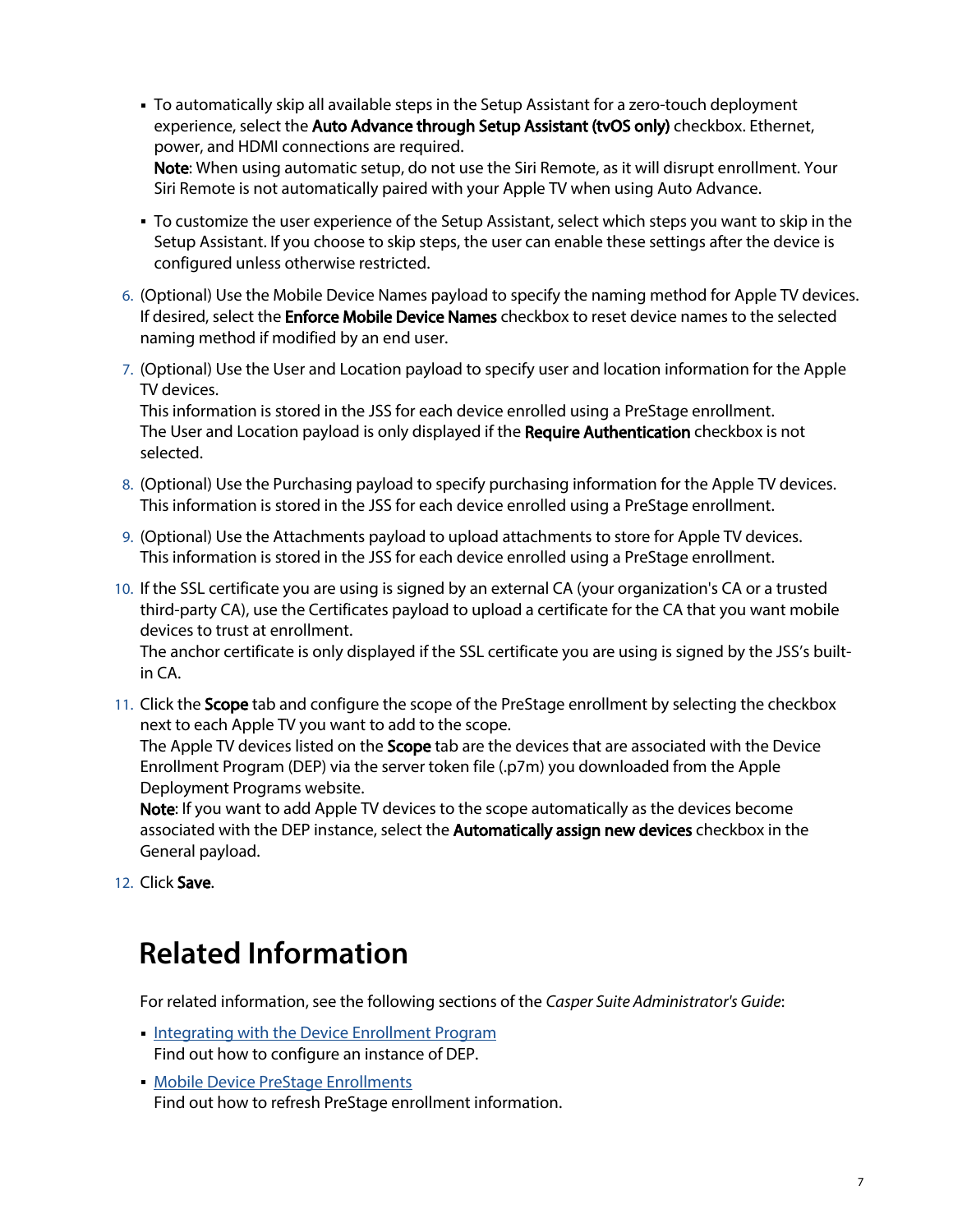# <span id="page-7-0"></span>**tvOS Configuration Profiles**

Mobile device configuration profiles are XML files (.mobileconfig) that provide an easy way to define settings and restrictions for mobile devices. The Casper Suite can be used to deploy mobile device configuration profiles to Apple TV devices with Apple TV software based on iOS 7 or later, or Apple TV devices with tvOS 10.2 or later.

The following configuration profile payloads are compatible with tvOS 10.2 or later:

- General
- Restrictions
- Wi-Fi
- Certificate
- SCEP
- Single App Mode
- Global HTTP Proxy
- Conference Room Display

Note: A configuration profile containing both the iOS and tvOS selected options will be deployed to all devices in scope. Devices will ignore the restrictions that do not pertain to their device type.

For more information on creating or uploading a mobile device configuration profile, see Mobile [Device Configuration Profiles](http://docs.jamf.com/casper-suite/administrator-guide/Mobile_Device_Configuration_Profiles.html) in the *Casper Suite Administrator's Guide*.

#### <span id="page-7-1"></span>**Restrictions Payload Settings for Apple TV**

The following restrictions are available for Apple TV devices with tvOS 10.2 or later through configuration profiles:

- Disable AirPlay (supervised devices only) Selecting Disable AirPlay prevents AirPlay on scoped tvOS devices. Scoped tvOS devices will not appear in a list of available devices when attempting to AirPlay on Apple TV.
- Require passcode on first AirPlay pairing You can now select Require passcode on first AirPlay pairing for tvOS devices to require devices to provide the AirPlay password. Note: Does not require tvOS 10.2 or later.
- Disable control using Remote app Selecting **Disable control using Remote app** prevents iOS devices from using the Remote app with Apple TV, and instead requires the use of a Siri Remote. Note: This restriction does not prevent the use of the Siri Remote.
- Allow keyboard continuation Selecting Allow keyboard continuation prevents iOS keyboards from inputting text on Apple TV.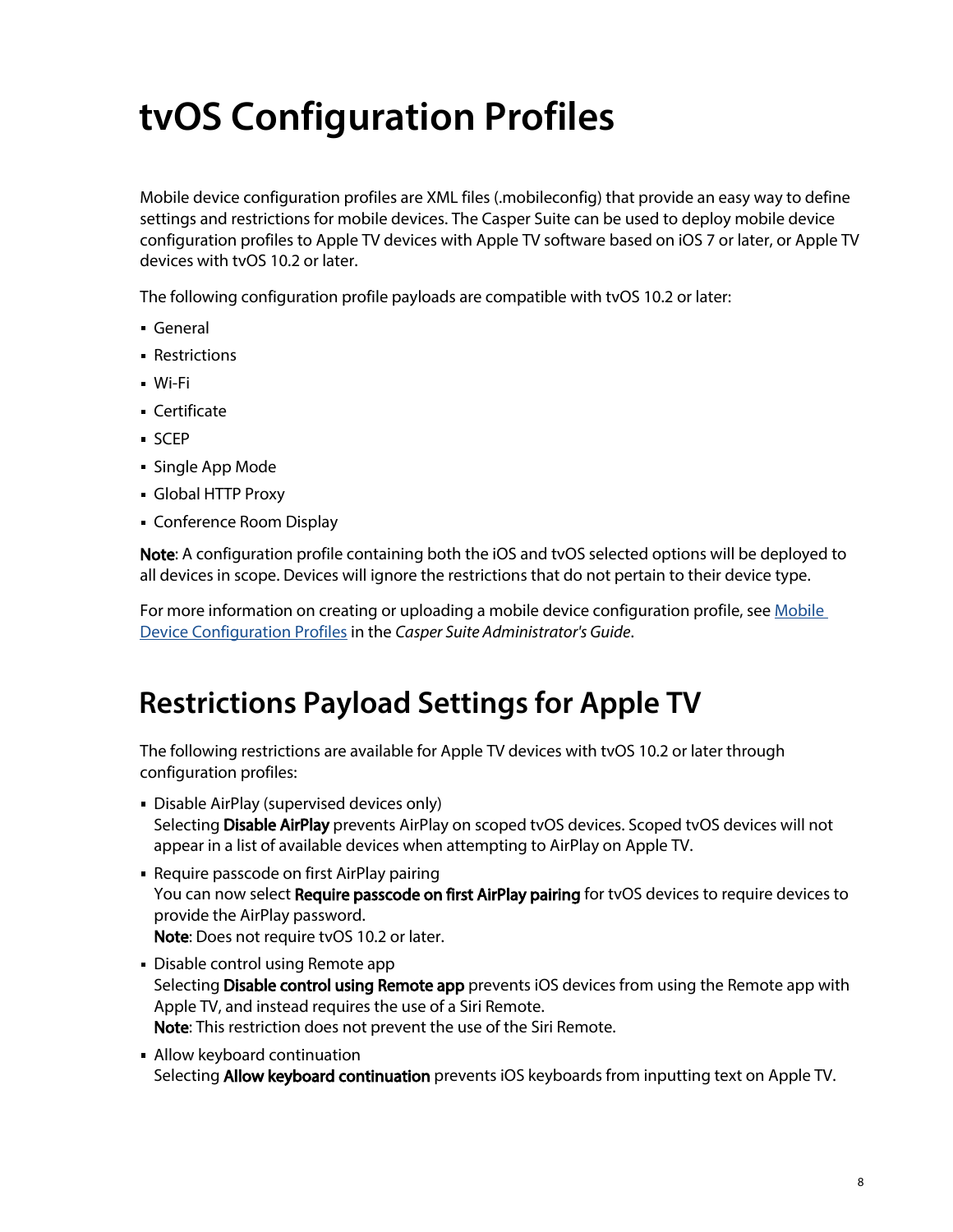## <span id="page-8-0"></span>**Single App Mode Payload Settings for Apple TV**

Beginning with tvOS 10.2, you can set supervised Apple TV devices to Single App Mode. Single App Mode locks scoped devices to a selected app. Apple TV devices in Single App Mode can still use AirPlay, unless restricted via the Restrictions payload. A device in Single App Mode that reboots will automatically resume locked screen display without first showing the Home Screen.

Note: Attempting to lock Apple TV devices to an in-house or third-party app that does not yet exist on the devices will cause an error. To avoid this issue, ensure the app is installed on scoped devices before configuring Single App Mode.

The following settings can be enforced when in Single App Mode:

Touch

When enforced, all touch input is disabled on the device including Siri Remote and any paired iOS devices.

Auto-Lock When enforced, Auto-Lock is disabled, preventing the tvOS screen saver from appearing.

The following settings can be enforced or set to allow users to change when in Single App Mode: Note: When enforced, these settings are disabled.

- VoiceOver
- Zoom
- **Invert Colors**

#### <span id="page-8-1"></span>**Conference Room Display Payload Settings for Apple TV**

Beginning with tvOS 10.2, you can set supervised Apple TV devices to Conference Room Display mode using the JSS. Unless a background image and screen saver are manually defined in the Apple TV device settings, Conference Room Display locks scoped Apple TV devices to a black wallpaper screen and downloads a default screen saver. This mode can also display a message if configured.

Conference Room Display can be deployed automatically, and apps can install while devices are in this mode. A device set to Conference Room Display mode that reboots will automatically resume locked screen without first showing the Home Screen.

Note: If an Apple TV device is running Single App Mode, or if Single App Mode is deployed with Conference Room Display, Conference Room Display will override Single App Mode. In addition, if an Apple TV device is connected to a network via Ethernet, Conference Room Display will not automatically display a Wi-Fi network to join for AirPlay sharing. This can be manually added to the On-Screen Message field of the configuration profile in the Conference Room Display payload.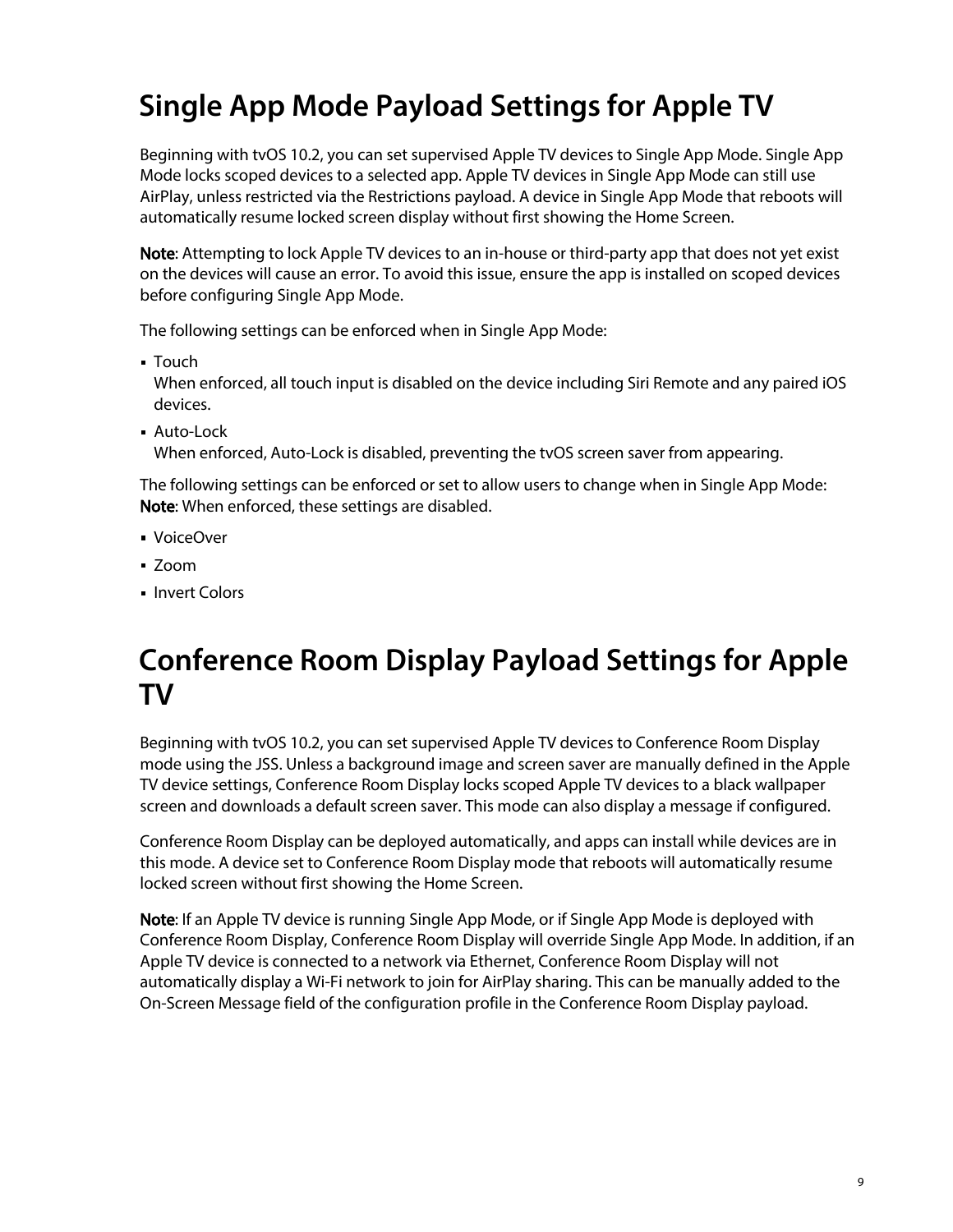## <span id="page-9-0"></span>**Related Information**

For related information, see the following sections of the *Casper Suite Administrator's Guide*:

- **[Mobile Device Configuration Profiles](http://docs.jamf.com/casper-suite/administrator-guide/Mobile_Device_Configuration_Profiles.html)** Learn about creating, uploading, and viewing mobile device configuration profiles.
- **[Payload Capabilities for Mobile Device Configuration Profiles](http://docs.jamf.com/casper-suite/administrator-guide/Payload_Capabilities_for_Mobile_Device_Configuration_Profiles.html)** Learn about the payload capabilities of each iOS and tvOS version.
- " "Viewing the Pending Management Commands for a Mobile Device" on the Viewing Management [Information for a Mobile Device](http://docs.jamf.com/casper-suite/administrator-guide/Viewing_Management_Information_for_a_Mobile_Device.html) page Find out how to view and cancel pending mobile device configuration profile installations and removals for a mobile device.
- "Viewing Configuration Profiles for a Mobile Device" on the Viewing Management Information for a [Mobile Device](http://docs.jamf.com/casper-suite/administrator-guide/Viewing_Management_Information_for_a_Mobile_Device.html) page

Find out how to view the mobile device configuration profiles in the scope for a mobile device.

" "Viewing Management History for a Mobile Device" on the [Viewing the History for a Mobile Device](http://docs.jamf.com/casper-suite/administrator-guide/Viewing_the_History_for_a_Mobile_Device.html) page

Find out how to view all completed, pending, and failed mobile device configuration profile installations and removals for a mobile device.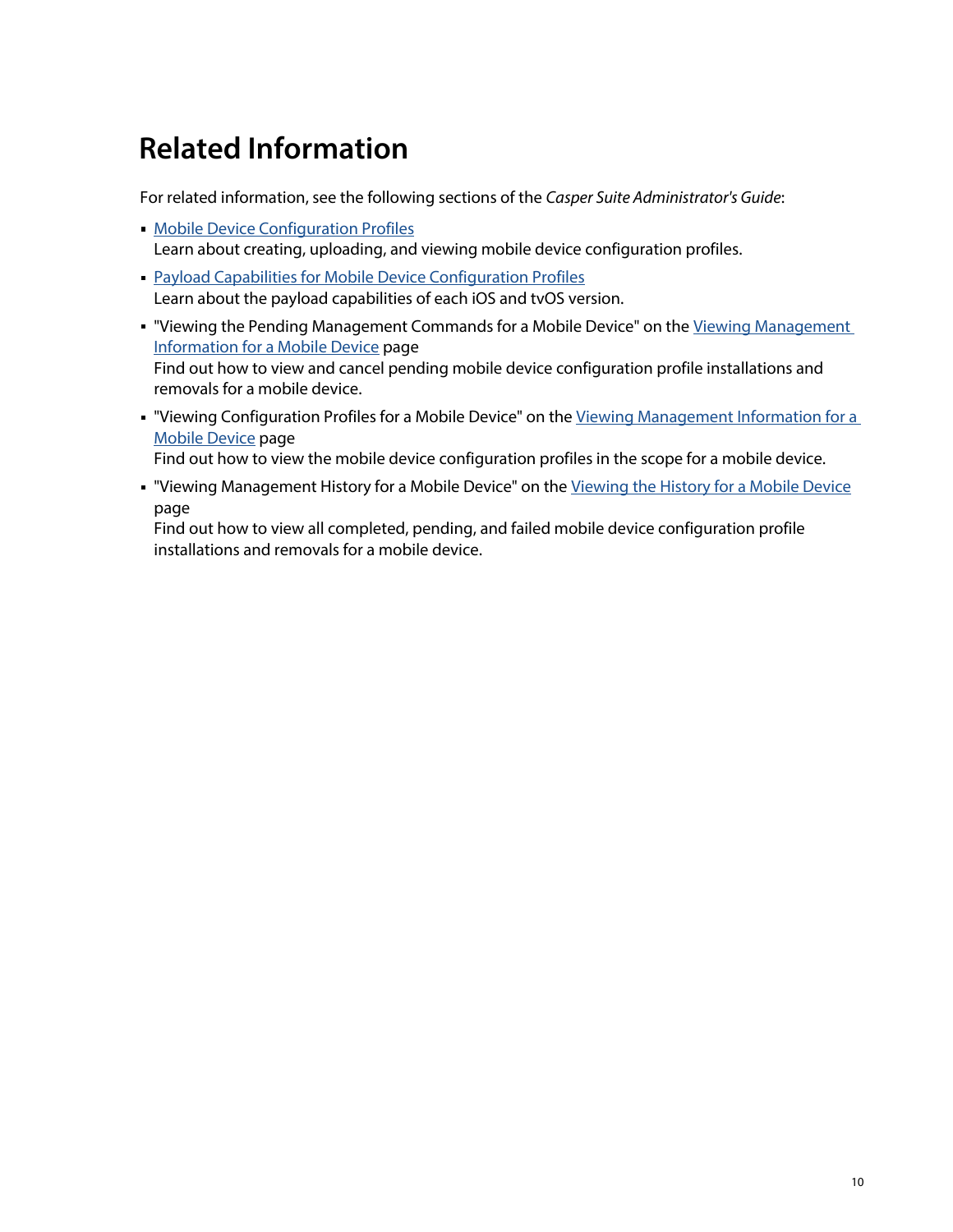# <span id="page-10-0"></span>**Other tvOS Management Options**

#### <span id="page-10-1"></span>**Enforcing a tvOS Device Name**

Beginning with tvOS 10.2, you can set Apple TV device names for supervised devices in the JSS, and optionally enforce the set name. If enforced, the JSS will reset the device name to the set name if modified by an end user.

#### **Setting a tvOS Device Name**

- 1. Log in to the JSS from a web browser.
- 2. Click **Mobile Devices** at the top of the page.
- 3. Do one of the following:
	- View mobile device group memberships. (For more information, see [Smart Mobile Device Groups](http://docs.jamf.com/casper-suite/administrator-guide/Smart_Mobile_Device_Groups.html) or [Static Mobile Device Groups](http://docs.jamf.com/casper-suite/administrator-guide/Static_Mobile_Device_Groups.html) in the *Casper Suite Administrator's Guide.*)
	- View simple or advanced mobile device search results. (For more information, see Simple Mobile [Device Searches](http://docs.jamf.com/casper-suite/administrator-guide/Simple_Mobile_Device_Searches.html) or [Advanced Mobile Device Searches](http://docs.jamf.com/casper-suite/administrator-guide/Advanced_Mobile_Device_Searches.html) in the *Casper Suite Administrator's Guide.*)
- 4. Click the tvOS device you want to edit information for.
- 5. Select the General category.
- 6. Click Edit General.
- 7. (Optional) To enforce the Apple TV device name, select the **Enforce Mobile Device Name** checkbox.
- 8. Click Save.

#### <span id="page-10-2"></span>**tvOS Remote Commands**

Beginning with tvOS 10.2, you can send the following remote commands to Apple TV devices:

- Restart Device (supervised devices only)
- **Wipe Device**

#### **Sending a Remote Command**

- 1. Log in to the JSS with a web browser.
- 2. Click **Mobile Devices** at the top of the page.
- 3. Perform a simple or advanced mobile device search. For more information, see [Simple Mobile Device Searches](http://docs.jamf.com/casper-suite/administrator-guide/Simple_Mobile_Device_Searches.html) or [Advanced Mobile Device Searches](http://docs.jamf.com/casper-suite/administrator-guide/Advanced_Mobile_Device_Searches.html) in the *Casper Suite Administrator's Guide*.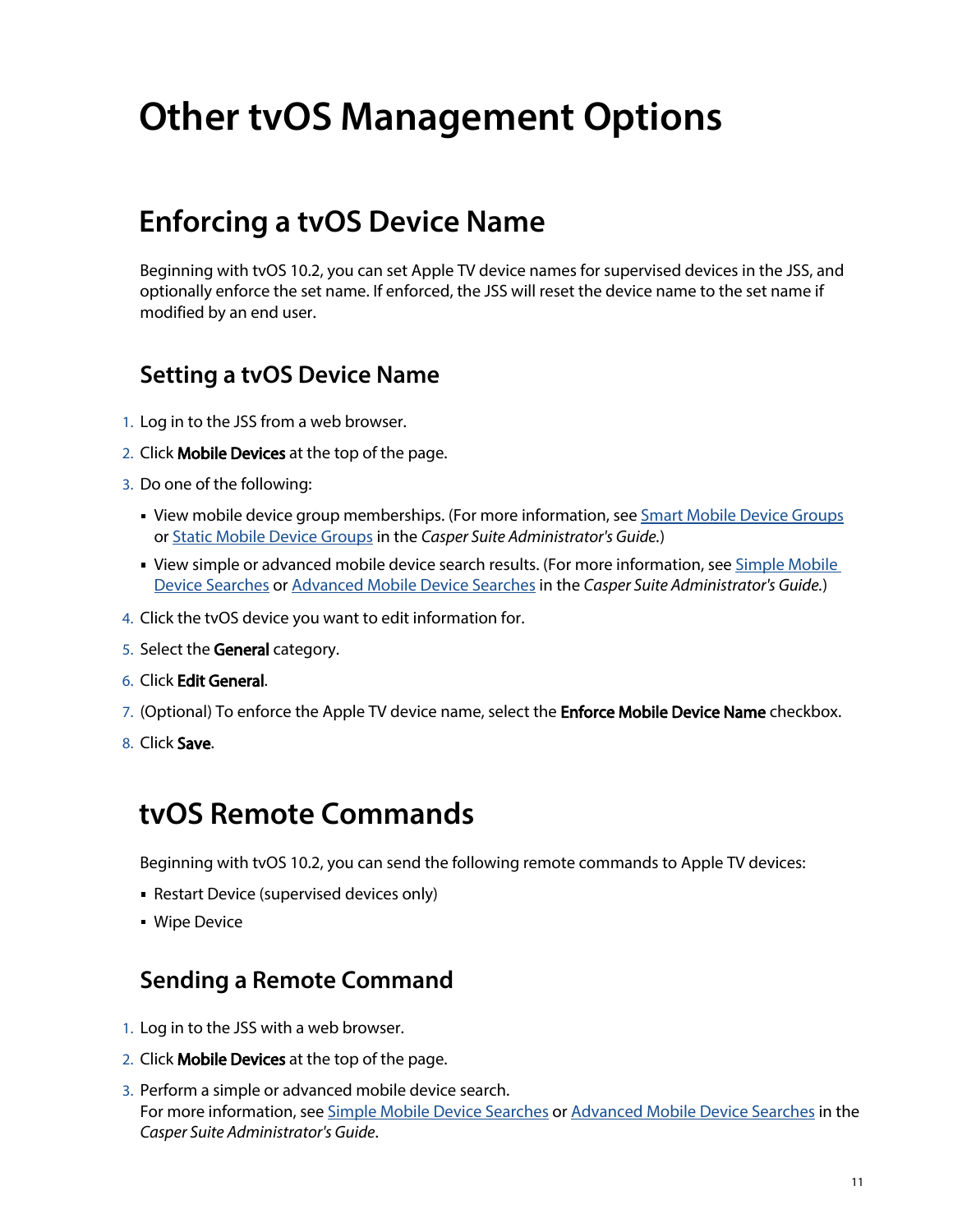4. Click the tvOS device you want to send the remote command to.

If you performed a simple search for an item other than mobile devices, you must click Expand  $\bigoplus$ next to an item to view the devices related to that item.

5. Click the Management tab, and then click the button for the remote command that you want to send.

The remote command runs on the tvOS device the next time the device contacts the JSS.

For more information, see [Remote Commands for Mobile Devices](http://docs.jamf.com/casper-suite/administrator-guide/Remote_Commands_for_Mobile_Devices.html) in the *Casper Suite Administrator's Guide.*

#### **Mass Sending Remote Commands to tvOS Devices**

- 1. Log in to the JSS with a web browser.
- 2. Click **Mobile Devices** at the top of the page.
- 3. Do one of the following:
	- View mobile device group memberships. (For more information, see **[Smart Mobile Device Groups](http://docs.jamf.com/casper-suite/administrator-guide/Smart_Mobile_Device_Groups.html)** or [Static Mobile Device Groups](http://docs.jamf.com/casper-suite/administrator-guide/Static_Mobile_Device_Groups.html) in the *Casper Suite Administrator's Guide.*)
	- View simple or advanced mobile device search results. (For more information, see Simple Mobile [Device Searches](http://docs.jamf.com/casper-suite/administrator-guide/Simple_Mobile_Device_Searches.html) or [Advanced Mobile Device Searches](http://docs.jamf.com/casper-suite/administrator-guide/Advanced_Mobile_Device_Searches.html) in the *Casper Suite Administrator's Guide.*) Note: You can only perform mass actions from a simple mobile device search if you searched by devices.
- 4. At the bottom of the list, click **Action**.
- 5. Select Send Remote Commands.
- 6. Select the remote command to send to tvOS devices.
- <span id="page-11-0"></span>7. Follow the onscreen instructions to send the remote command.

### **AirPlay Display Options**

In the JSS, you can automatically associate managed Apple TV devices with managed iOS devices by mapping to an inventory field that both devices have in common. This mapping allows you to define which Apple TV devices display as available AirPlay destinations on managed iOS devices.

Note: AirPlay permission mapping can be sent to any managed Apple TV device, regardless of OS version. The settings listed below are applied to the iOS device.

#### **Configuring AirPlay Display Options**

- 1. Log in to the JSS with a web browser.
- 2. In the top-right corner of the page, click **Settings [<del>3.6</del>**].